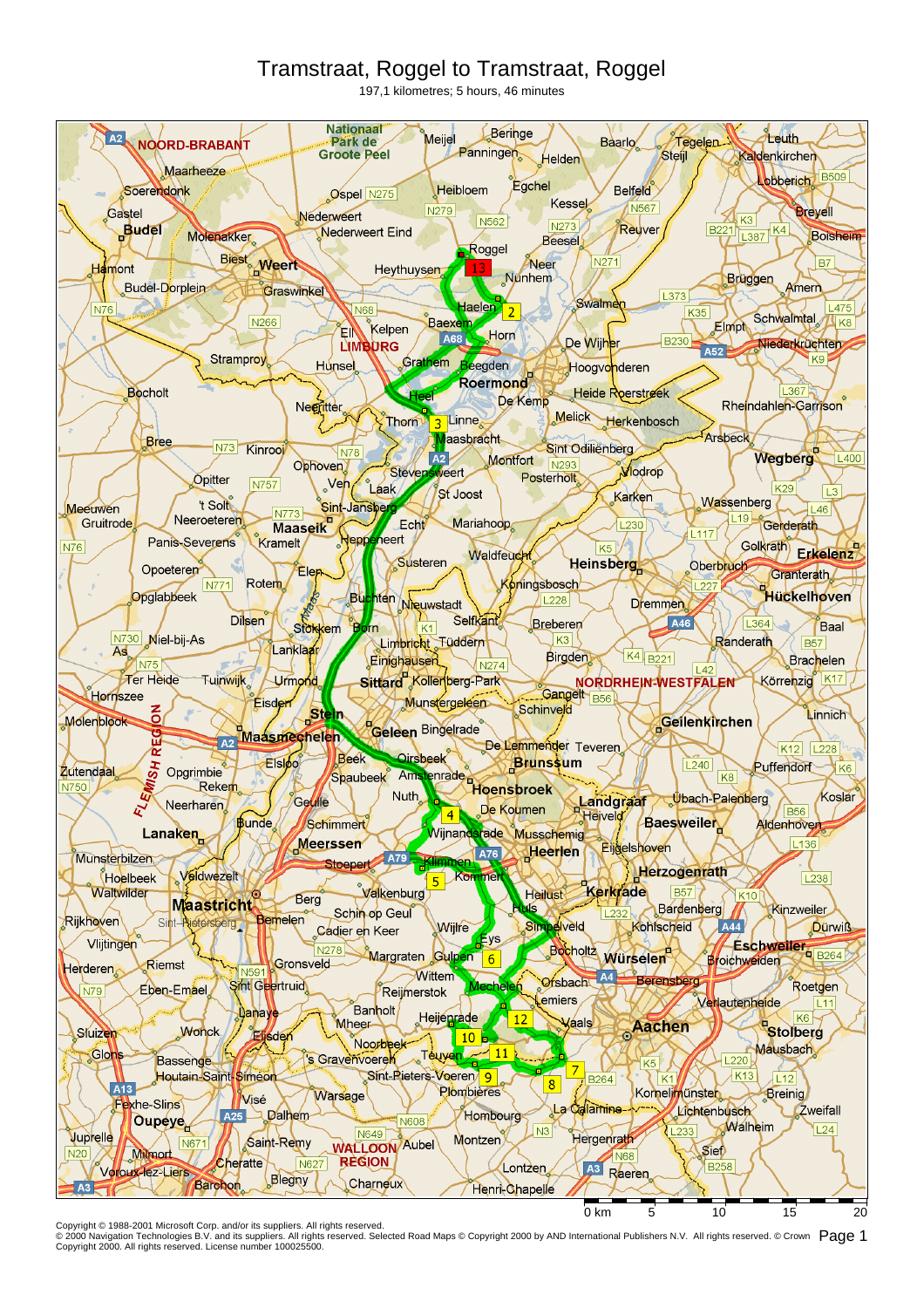| 10:00 | $0,0$ km | 1 Depart Tramstraat, Roggel on Tramstraat (East) for 70 m                                                                |  |  |  |  |
|-------|----------|--------------------------------------------------------------------------------------------------------------------------|--|--|--|--|
| 10:00 | $0,1$ km | Turn LEFT (North) onto N279 [Tramstraat] for 0,2 km                                                                      |  |  |  |  |
| 10:01 | $0,2$ km | Turn RIGHT (East) onto Koppelstraat for 0,6 km                                                                           |  |  |  |  |
| 10:03 | $0,8$ km | Bear RIGHT (South) onto Dorpstraat for 30 m                                                                              |  |  |  |  |
| 10:04 | $0,8$ km | Bear LEFT (South) onto Molenweg for 0,5 km                                                                               |  |  |  |  |
| 10:05 | $1,4$ km | Turn RIGHT (South-West) onto Local road(s) for 0,6 km                                                                    |  |  |  |  |
| 10:06 | 1,9 km   | Turn LEFT (East) onto Local road(s) for 0,4 km                                                                           |  |  |  |  |
| 10:07 | 2,3 km   | Bear RIGHT (South) onto Local road(s) for 0,3 km                                                                         |  |  |  |  |
| 10:07 | 2,6 km   | Turn RIGHT (South) onto Local road(s) for 0,1 km                                                                         |  |  |  |  |
| 10:08 | 2,7 km   | Bear RIGHT (South-West) onto Roggelseweg for 2,7 km                                                                      |  |  |  |  |
| 10:12 | 5,3 km   | Continue (East) on Raadhuisplein for 40 m                                                                                |  |  |  |  |
| 10:12 | 5,4 km   | Turn LEFT (North) onto Local road(s) for 60 m                                                                            |  |  |  |  |
| 10:12 | 5,5 km   | $2$ At Haelen, return South on Local road(s) for 60 m                                                                    |  |  |  |  |
| 10:13 | 5,5 km   | Turn LEFT (East) onto Raadhuisplein for 50 m                                                                             |  |  |  |  |
| 10:13 | 5,6 km   | Continue (East) on De Pastorij for 0,1 km                                                                                |  |  |  |  |
| 10:14 | 5,7 km   | Bear LEFT (East) onto Burgemeester Aquariusstraat for 0,4 km                                                             |  |  |  |  |
| 10:15 | 6,1 km   | Turn RIGHT (South-West) onto N273 [Napoleonsweg] for 3,1 km                                                              |  |  |  |  |
| 10:18 | 9,2 km   | Turn LEFT (South-East) onto Heythuyserweg for 0,6 km                                                                     |  |  |  |  |
| 10:20 | 9,7 km   | Turn LEFT (East) onto Rijksweg for 0,6 km                                                                                |  |  |  |  |
| 10:21 | 10,4 km  | Turn RIGHT (South) onto N566 [Beegderweg] for 8,0 km                                                                     |  |  |  |  |
| 10:32 | 18,4 km  | Turn LEFT (South-East) onto Parallelweg A2 for 0,4 km                                                                    |  |  |  |  |
| 10:33 | 18,8 km  | Continue (South-East) on Local road(s) for 1,1 km                                                                        |  |  |  |  |
| 10:36 | 19,9 km  | Bear LEFT (South) onto Brouwersstraat for 0,4 km                                                                         |  |  |  |  |
| 10:37 | 20,2 km  | Turn LEFT (East) onto Hazenspoor for 0,3 km                                                                              |  |  |  |  |
| 10:39 | 20,5 km  | Turn RIGHT (South) onto Haverkamp for 0,3 km                                                                             |  |  |  |  |
| 10:40 | 20,9 km  | Turn LEFT (East) onto Kloosterstraat for 0,2 km                                                                          |  |  |  |  |
| 10:41 | 21,0 km  | Turn LEFT (North) onto Maasbracht for 0,3 km towards A2 / Wessem / Eindhoven                                             |  |  |  |  |
| 10:42 | 21,3 km  | Continue (North) on A2 [E25] for 2,1 km                                                                                  |  |  |  |  |
| 10:43 | 23,5 km  | 3 At A2 Exit 42, stay on A2 [E25] (North-West) for 2,5 km                                                                |  |  |  |  |
| 10:44 | 25,9 km  | At A2 Exit 41, continue (North-West) on Ramp [Grathem] for 0,5 km towards N273 / Grathem /<br>Venlo / Ittervoort / Thorn |  |  |  |  |
| 10:44 | 26,4 km  | Continue (North) on Local road(s) for 20 m                                                                               |  |  |  |  |
| 10:44 | 26,4 km  | Turn LEFT (South-West) onto N273 for 0,1 km                                                                              |  |  |  |  |
| 10:44 | 26,5 km  | Turn LEFT (South) onto Local road(s) for 20 m                                                                            |  |  |  |  |
| 10:44 | 26,5 km  | Bear LEFT (South-East) onto Grathem for 0,4 km towards A2 / Maasbracht / Maastricht                                      |  |  |  |  |
| 10:45 | 26,9 km  | Continue (South-East) on A2 [E25] for 26,8 km                                                                            |  |  |  |  |
| 10:58 | 53,7 km  | Bear RIGHT (South) onto Knooppunt Kerensheide for 0,3 km towards A76 / E314 / Antwerpen /<br>Heerlen / Aken              |  |  |  |  |
| 10:58 | 54,0 km  | Stay on Knooppunt Kerensheide (South) for 0,8 km towards A76 / E314 / Heerlen / Aken                                     |  |  |  |  |
| 10:59 | 54,8 km  | Stay on Knooppunt Kerensheide (South) for 0,6 km towards Heerlen / Aken                                                  |  |  |  |  |
| 11:00 | 55,3 km  | Stay on Knooppunt Kerensheide (East) for 0,6 km towards Heerlen / Aken                                                   |  |  |  |  |
| 11:00 | 56,0 km  | Bear RIGHT (South-East) onto A76 [E314] for 11,1 km                                                                      |  |  |  |  |
| 11:06 | 67,1 km  | Continue (South-East) on Knooppunt Ten Esschen for 0,9 km towards N281 / Voerendaal /<br>Heerlen / Kerkrade              |  |  |  |  |
| 11:07 | 68,0 km  | Bear RIGHT (South-East) onto N281 [Antwerpseweg] for 0,3 km                                                              |  |  |  |  |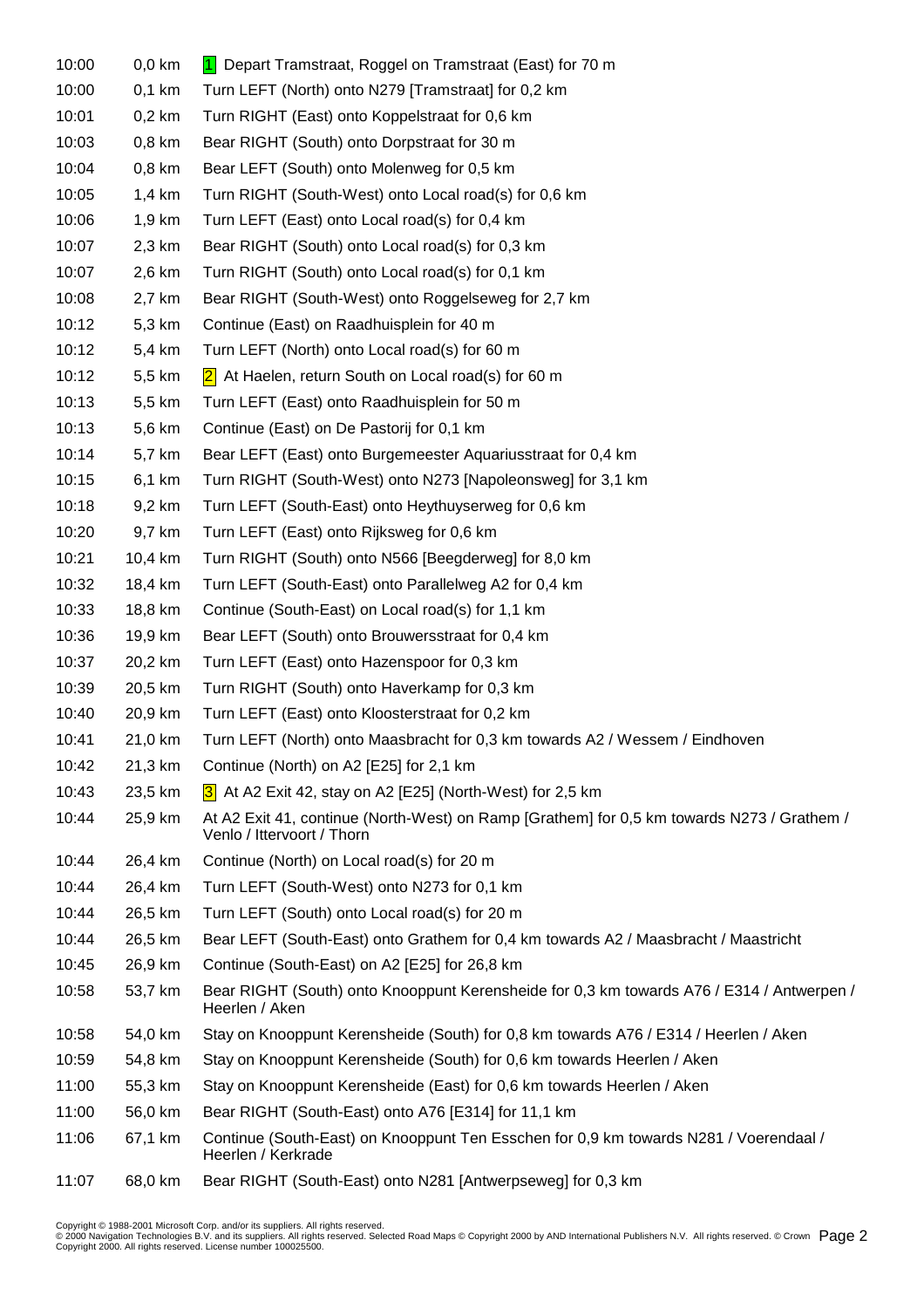| 11:07 | 68,3 km | Bear RIGHT (South-East) onto Ramp for 0,2 km                                                            |
|-------|---------|---------------------------------------------------------------------------------------------------------|
| 11:07 | 68,4 km | Continue (South-East) on Local road(s) for 20 m                                                         |
| 11:07 | 68,5 km | Turn LEFT (North-East) onto Beersdalweg for 90 m                                                        |
| 11:07 | 68,5 km | Turn LEFT (North) onto Local road(s) for 10 m                                                           |
| 11:07 | 68,5 km | Bear LEFT (North-West) onto Ramp for 0,3 km                                                             |
| 11:07 | 68,8 km | Bear RIGHT (North-West) onto N281 [Antwerpseweg] for 0,2 km                                             |
| 11:07 | 69,0 km | Continue (North-West) on Knooppunt Ten Esschen for 0,9 km                                               |
| 11:08 | 69,9 km | Continue (North-West) on A76 [E314] for 2,0 km                                                          |
| 11:09 | 72,0 km | 4 At A76 Exit 5, bear RIGHT (North) onto Ramp [Nuth] for 0,3 km towards Nuth / Brunssum /<br>Hoensbroek |
| 11:10 | 72,3 km | Turn LEFT (South-West) onto Stationsplein for 50 m                                                      |
| 11:10 | 72,3 km | Continue (South-West) on Local road(s) for 10 m                                                         |
| 11:10 | 72,3 km | Continue (South-West) on Nuinhofstraat for 0,2 km                                                       |
| 11:11 | 72,5 km | Turn LEFT (South) onto Dwarsstraat for 0,2 km                                                           |
| 11:12 | 72,7 km | Turn RIGHT (West) onto Parallelstraat for 80 m                                                          |
| 11:12 | 72,8 km | Turn LEFT (East) onto Pastorijstraat for 0,6 km                                                         |
| 11:14 | 73,4 km | Turn RIGHT (West) onto Hellebroek for 0,1 km                                                            |
| 11:14 | 73,5 km | Turn LEFT (South) onto Uitleggersweg for 0,3 km                                                         |
| 11:15 | 73,8 km | Bear RIGHT (South-West) onto Hellebroekerweg for 0,7 km                                                 |
| 11:17 | 74,5 km | Continue (South) on Opfergeltstraat for 0,1 km                                                          |
| 11:17 | 74,6 km | Continue (South) on Local road(s) for 30 m                                                              |
| 11:17 | 74,7 km | Bear LEFT (South) onto Local road(s) for 0,1 km                                                         |
| 11:18 | 74,8 km | Turn LEFT (East) onto Allee for 0,3 km                                                                  |
| 11:19 | 75,1 km | Turn RIGHT (South) onto Knevelsweg for 1,6 km                                                           |
| 11:23 | 76,7 km | Bear LEFT (South-West) onto Waakheuvelsweg for 0,8 km                                                   |
| 11:25 | 77,5 km | Turn LEFT (South-East) onto Overheek for 0,9 km                                                         |
| 11:26 | 78,4 km | Bear RIGHT (South) onto Schutteheiweg for 0,6 km                                                        |
| 11:29 | 79,0 km | Turn LEFT (East) onto Houtstraat for 0,3 km                                                             |
| 11:29 | 79,3 km | Turn RIGHT (South) onto Local road(s) for 30 m                                                          |
| 11:29 | 79,3 km | 5 At Klimmen, return North on Local road(s) for 30 m                                                    |
| 11:30 | 79,4 km | Turn RIGHT (East) onto Houtstraat for 0,4 km                                                            |
| 11:32 | 79,8 km | Turn LEFT (North-West) onto Vrijthof for 60 m                                                           |
| 11:32 | 79,8 km | Turn RIGHT (East) onto Klimmenderstraat for 0,1 km                                                      |
| 11:33 | 79,9 km | Continue (East) on Barrier for 1,0 km                                                                   |
| 11:35 | 80,9 km | Continue (East) on Terveurt for 0,6 km                                                                  |
| 11:36 | 81,5 km | Continue (East) on Barrier for 0,5 km                                                                   |
| 11:36 | 82,0 km | Stay on Barrier (South-East) for 0,3 km towards Voerendaal                                              |
| 11:37 | 82,3 km | Continue (East) on Valkenburgerweg for 1,1 km                                                           |
| 11:39 | 83,4 km | Turn RIGHT (South) onto Bergseweg for 2,1 km                                                            |
| 11:42 | 85,5 km | Continue (South) on Oude Schoolstraat for 0,5 km                                                        |
| 11:43 | 86,0 km | Turn LEFT (East) onto Kerkstraat for 0,4 km                                                             |
| 11:45 | 86,5 km | Turn RIGHT (South-West) onto Mingersborgerweg for 1,3 km                                                |
| 11:47 | 87,8 km | Continue (South) on Eyserweg for 1,3 km                                                                 |
| 11:49 | 89,1 km | Continue (West) on Grachtstraat for 0,8 km                                                              |
|       |         |                                                                                                         |

11:50 89,9 km Turn LEFT (East) onto Sint Agathastraat for 0,1 km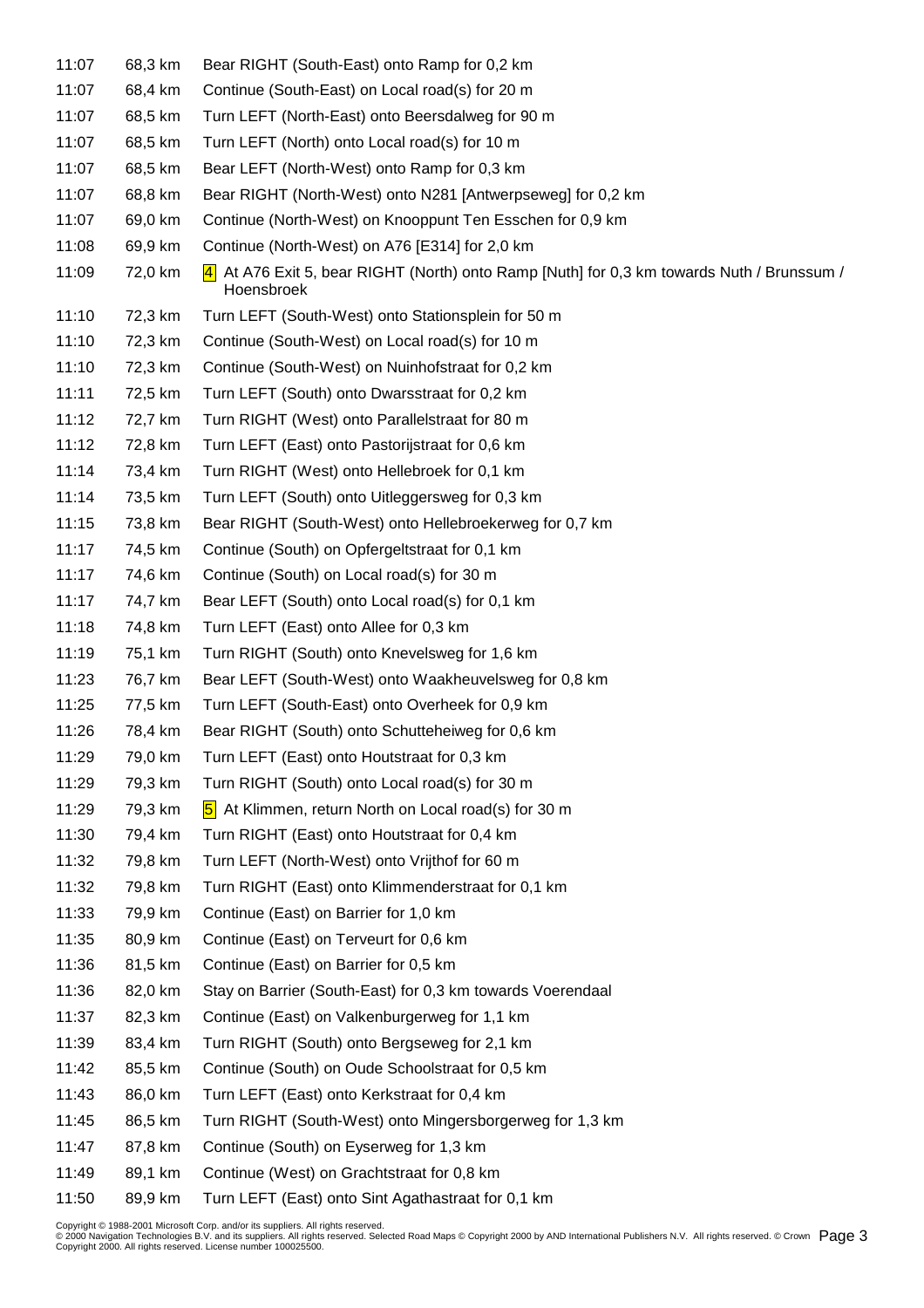| 11:50 | 90,0 km  | Turn LEFT (North) onto Local road(s) for 30 m                                                                       |
|-------|----------|---------------------------------------------------------------------------------------------------------------------|
| 11:51 | 90,1 km  | $\overline{6}$ At Eys, return South on Local road(s) for 30 m                                                       |
| 11:51 | 90,1 km  | Turn LEFT (East) onto Sint Agathastraat for 30 m                                                                    |
| 11:52 | 90,1 km  | Turn RIGHT (West) onto Mesweg for 0,2 km                                                                            |
| 11:52 | 90,3 km  | Continue (West) on Wittemerweg for 2,0 km                                                                           |
| 11:55 | 92,3 km  | Bear LEFT (South-West) onto Van Plettenbergweg for 0,2 km                                                           |
| 11:56 | 92,4 km  | Turn LEFT (South-East) onto N595 [Wittemer Ale] for 0,3 km                                                          |
| 11:56 | 92,8 km  | Bear LEFT (South) onto Local road(s) for 20 m                                                                       |
| 11:57 | 92,8 km  | Continue (South) on Partijerweg for 1,8 km                                                                          |
| 12:00 | 94,6 km  | Bear RIGHT (South) onto Pastoor Ruttenstraat for 0,3 km                                                             |
| 12:01 | 94,9 km  | Turn LEFT (East) onto Hilleshagerweg for 2,9 km                                                                     |
| 12:04 | 97,8 km  | Turn RIGHT (South) onto Vijlenberg for 1,0 km                                                                       |
| 12:06 | 98,8 km  | Bear LEFT (East) onto Vijlenerweg for 3,0 km                                                                        |
| 12:10 | 101,7 km | Turn LEFT (East) onto Lange Bosweg for 0,2 km                                                                       |
| 12:10 | 101,9 km | Continue (East) on Eschberg for 0,6 km                                                                              |
| 12:11 | 102,5 km | Turn RIGHT (South-East) onto Randweg for 0,3 km                                                                     |
| 12:11 | 102,8 km | Continue (South-East) on Local road(s) for 20 m                                                                     |
| 12:11 | 102,8 km | Bear RIGHT (South) onto Local road(s) for 10 m                                                                      |
| 12:11 | 102,9 km | Continue (South) on Nieuwe Hertogenweg for 0,7 km                                                                   |
| 12:12 | 103,5 km | Bear RIGHT (South) onto Viergrenzenweg for 1,9 km                                                                   |
| 12:15 | 105,4 km | 7 Arrive Uitkijktoren Drielandenpunt [Viergrenzenweg, 6291, Vaals, Nederland]                                       |
| 14:15 | 105,4 km | Depart Uitkijktoren Drielandenpunt [Viergrenzenweg, 6291, Vaals, Nederland] on<br>Viergrenzenweg (South) for 0,1 km |
| 14:15 | 105,5 km | <b>Entering Belgium</b>                                                                                             |
| 14:15 | 105,5 km | Bear LEFT (South-East) onto Local road(s) for 0,1 km                                                                |
| 14:16 | 105,6 km | Turn RIGHT (West) onto Route des Trois Bornes for 2,2 km                                                            |
| 14:19 | 107,8 km | Bear LEFT (South-West) onto N608 [Rue de Vaals] for 0,3 km                                                          |
| 14:19 | 108,1 km | 8 At Gemmenich, bear RIGHT (West) onto Place de l'Église for 0,2 km                                                 |
| 14:20 | 108,3 km | Continue (South-West) on Rue des Ecoles for 0,3 km                                                                  |
| 14:21 | 108,7 km | Bear RIGHT (West) onto Rue de Grunebempt for 1,2 km                                                                 |
| 14:23 | 109,8 km | Continue (North-West) on Rue des Terstraeten for 0,9 km                                                             |
| 14:24 | 110,8 km | Continue (West) on Terstraeten for 1,3 km                                                                           |
| 14:26 | 112,1 km | Continue (West) on Terbruggen for 0,4 km                                                                            |
| 14:27 | 112,5 km | Continue (West) on Evenbaeg for 0,7 km                                                                              |
| 14:28 | 113,2 km | Bear RIGHT (North-West) onto Place St Lambert for 20 m                                                              |
| 14:29 | 113,3 km | Bear LEFT (West) onto Rue de Beusdael for 40 m                                                                      |
| 14:29 | 113,3 km | Turn LEFT (South) onto Local road(s) for 40 m                                                                       |
| 14:29 | 113,3 km | 9 At Sippenaeken, return North on Local road(s) for 40 m                                                            |
| 14:30 | 113,4 km | Turn LEFT (West) onto Rue de Beusdael for 60 m                                                                      |
| 14:30 | 113,4 km | Bear LEFT (West) onto Rue de Remersdael for 0,3 km                                                                  |
| 14:31 | 113,7 km | Bear RIGHT (West) onto Rue de Beusdael for 0,5 km                                                                   |
| 14:32 | 114,2 km | Turn RIGHT (North) onto Local road(s) for 0,7 km                                                                    |
| 14:33 | 114,3 km | <b>Entering Netherlands</b>                                                                                         |
| 14:34 | 114,8 km | Turn RIGHT (North) onto "T Veld for 0,6 km                                                                          |
|       |          | $\overline{AB}$ and $\overline{A}$ and $\overline{B}$                                                               |

14:36 115,4 km Bear LEFT (North) onto Kuttingerweg for 0,5 km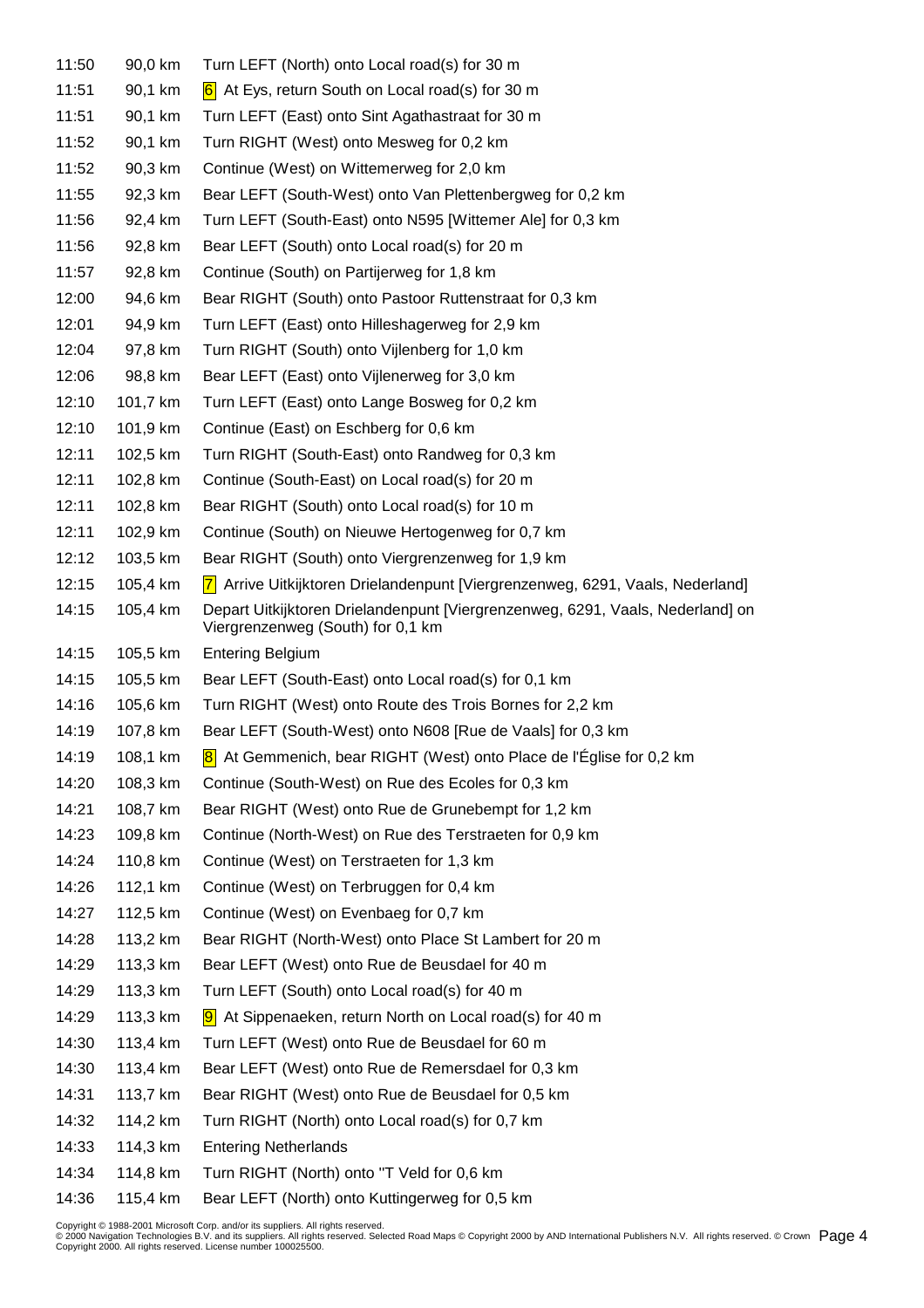| 14:37 | 116,0 km | Bear LEFT (West) onto Local road(s) for 0,3 km                                                                           |
|-------|----------|--------------------------------------------------------------------------------------------------------------------------|
| 14:38 | 116,3 km | Turn RIGHT (North) onto Terzieterweg for 0,8 km                                                                          |
| 14:40 | 117,1 km | Bear LEFT (North-West) onto Wilhelminastraat for 0,6 km                                                                  |
| 14:41 | 117,7 km | Turn LEFT (West) onto Julianastraat for 0,2 km                                                                           |
| 14:42 | 117,9 km | Turn RIGHT (North-West) onto Boeienstraat for 60 m                                                                       |
| 14:42 | 117,9 km | Bear LEFT (West) onto Local road(s) for 40 m                                                                             |
| 14:42 | 118,0 km | $10$ At Epen, return East on Local road(s) for 40 m                                                                      |
| 14:43 | 118,0 km | Bear RIGHT (East) onto Boeienstraat for 50 m                                                                             |
| 14:43 | 118,1 km | Turn LEFT (North-East) onto Julianastraat for 0,2 km                                                                     |
| 14:44 | 118,2 km | Turn RIGHT (South) onto Wilhelminastraat for 0,6 km                                                                      |
| 14:44 | 118,8 km | Turn LEFT (East) onto Terpoorterweg for 0,6 km                                                                           |
| 14:45 | 119,5 km | Continue (East) on Local road(s) for 0,5 km                                                                              |
| 14:45 | 120,0 km | Bear LEFT (East) onto Groenenweg for 0,4 km                                                                              |
| 14:46 | 120,4 km | Continue (South-East) on Epenerbaan for 0,5 km                                                                           |
| 14:46 | 120,9 km | Bear LEFT (East) onto Toeristenweg for 0,3 km                                                                            |
| 14:46 | 121,2 km | Bear RIGHT (East) onto Local road(s) for 20 m                                                                            |
| 14:46 | 121,2 km | Bear RIGHT (South-East) onto Local road(s) for 0,1 km                                                                    |
| 14:47 | 121,3 km | Turn RIGHT (South) onto Local road(s) for 40 m                                                                           |
| 14:47 | 121,4 km | 11 At Cottessen, return North on Local road(s) for 40 m                                                                  |
| 14:47 | 121,4 km | Turn LEFT (North-West) onto Local road(s) for 0,1 km                                                                     |
| 14:47 | 121,6 km | Turn RIGHT (North-East) onto Local road(s) for 0,8 km                                                                    |
| 14:49 | 122,3 km | Turn LEFT (North-West) onto Zevenwegenweg for 0,8 km                                                                     |
| 14:52 | 123,2 km | Turn RIGHT (North-East) onto Groenenweg for 0,6 km                                                                       |
| 14:53 | 123,8 km | Bear LEFT (North) onto Grachterweg for 0,5 km                                                                            |
| 14:54 | 124,2 km | Bear RIGHT (North-East) onto Pannisbergweg for 0,6 km                                                                    |
| 14:55 | 124,8 km | Bear LEFT (North) onto Munnixweg for 0,1 km                                                                              |
| 14:55 | 124,9 km | Bear RIGHT (North-East) onto Vijlenstraat for 0,4 km                                                                     |
| 14:56 | 125,3 km | Turn RIGHT (South-East) onto Local road(s) for 50 m                                                                      |
| 14:56 | 125,3 km | 12 At Vijlen, return North-West on Local road(s) for 50 m                                                                |
| 14:57 | 125,4 km | Turn RIGHT (North-East) onto Vijlenstraat for 0,2 km                                                                     |
| 14:58 | 125,6 km | Turn LEFT (North) onto Vijlenberg for 0,2 km                                                                             |
| 14:58 | 125,8 km | Bear RIGHT (North-East) onto Mamelisserweg for 1,0 km                                                                    |
| 15:00 | 126,8 km | Turn LEFT (North-West) onto N278 for 1,1 km                                                                              |
| 15:01 | 127,9 km | Turn RIGHT (North-East) onto N281 [Provinciale Weg] for 4,1 km                                                           |
| 15:05 | 132,0 km | Bear RIGHT (East) onto Knooppunt Bocholtz for 0,9 km                                                                     |
| 15:06 | 133,0 km | Stay on Knooppunt Bocholtz (East) for 0,6 km towards A76 / E314 / Eindhoven                                              |
| 15:06 | 133,6 km | Stay on Knooppunt Bocholtz (North) for 0,8 km towards A76 / E314 / Eindhoven / Antwerpen                                 |
| 15:07 | 134,4 km | Bear RIGHT (North-West) onto A76 [E314] for 20,7 km                                                                      |
| 15:17 | 155,1 km | Continue (North-West) on Knooppunt Kerensheide for 0,3 km towards A2 / E25 / Stein /<br>Eindhoven / Maastricht           |
| 15:18 | 155,3 km | Stay on Knooppunt Kerensheide (North-West) for 0,6 km towards A2 / E25 / Stein / Eindhoven                               |
| 15:18 | 156,0 km | Stay on Knooppunt Kerensheide (North) for 0,2 km towards A2 / E25 / Eindhoven                                            |
| 15:18 | 156,2 km | Bear RIGHT (North) onto A2 [E25] for 27,2 km                                                                             |
| 15:32 | 183,3 km | At A2 Exit 41, continue (North-West) on Ramp [Grathem] for 0,5 km towards N273 / Grathem /<br>Venlo / Ittervoort / Thorn |

Copyright © 1988-2001 Microsoft Corp. and/or its suppliers. All rights reserved.<br>© 2000 Navigation Technologies B.V. and its suppliers. All rights reserved. Selected Road Maps © Copyright 2000 by AND International Publish